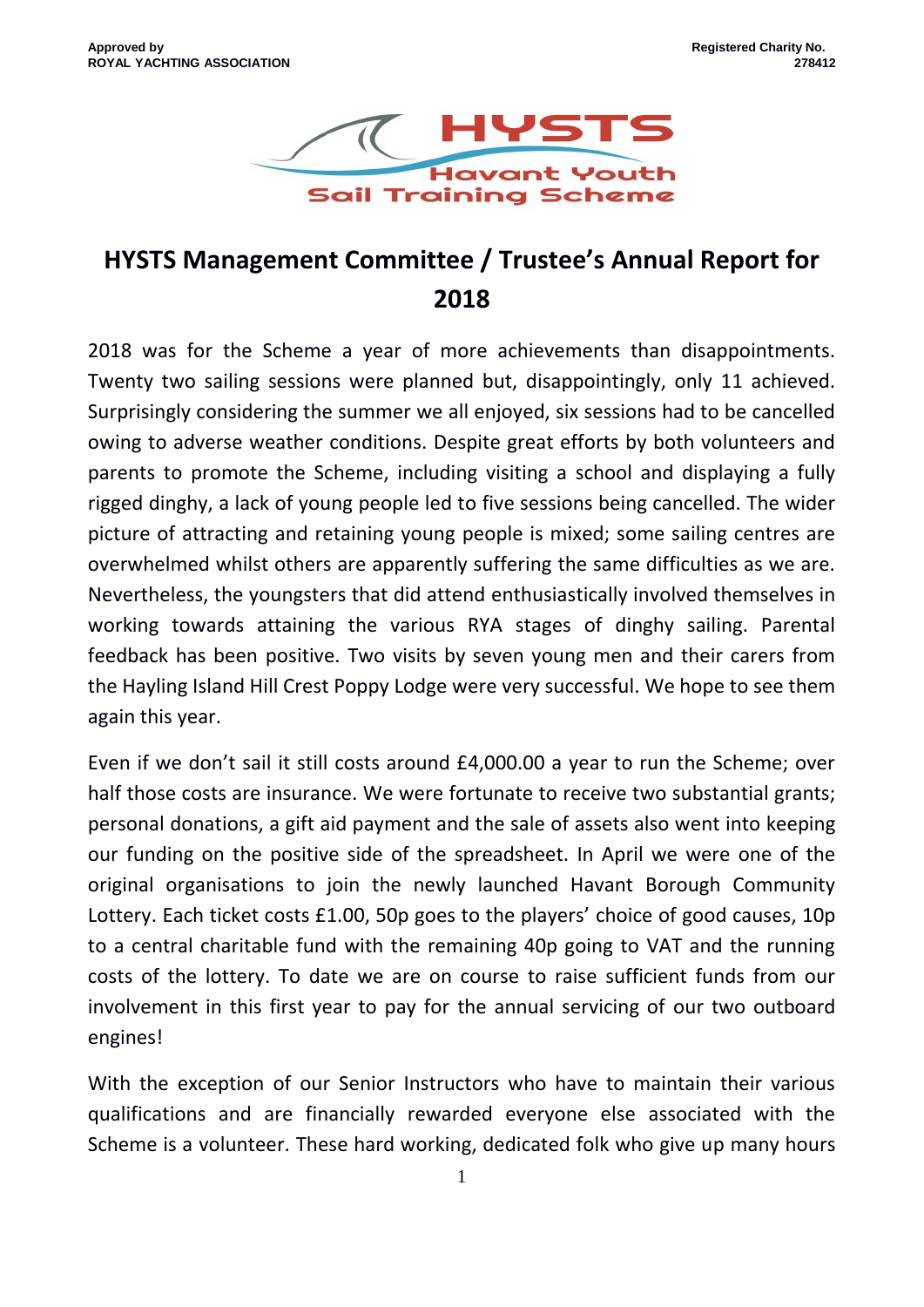of their own time are the very backbone of our organisation. Most of them have remained with us this year and others have joined including one of our ex-girls and two of our ex boys. These three have been hugely beneficial to the Scheme employing their sailing skills as recognised helms to take novices out on their first sailing experience.

A previous grant allowed us to purchase a robust, steel locker that we have sited in the remote boat compound. This has allowed us to store all the less attractive, but nevertheless essential, equipment which previously we had to transport to and from the base to the boat compound every sailing session. Following the success of the first locker we have brought a second that will be used to store even more equipment thus relieving those of us who have to pull the trailers along a sloping seawall on each occasion we sail! To further help our volunteers we have purchased a more powerful petrol winch and sunk a steel post into the boat compound concrete to anchor the winch. This ensures the two safety boats are deployed and recovered more easily.

Once Hampshire County Council's legal team and our solicitor have agreed terms, we intend to go ahead and purchase the sailing base. On completion of the purchase we will proceed to seek funding that will enable us to build a modern sailing facility to replace the existing building. The purchase has been stalled for some time; we intend to advance this during 2019.

Nineteen sailing sessions have been identified for the 2019 season. We can go forward with confidence knowing that we currently have financial stability, good equipment and senior sailing instructors and volunteers who enjoy working within the Scheme. In March we appointed a new Principal; during his first season he observed our operations and is now developing ideas as to how to take the organisation into the next season and beyond, aims that will deliver the challenges and enjoyment to young people who want to learn to sail.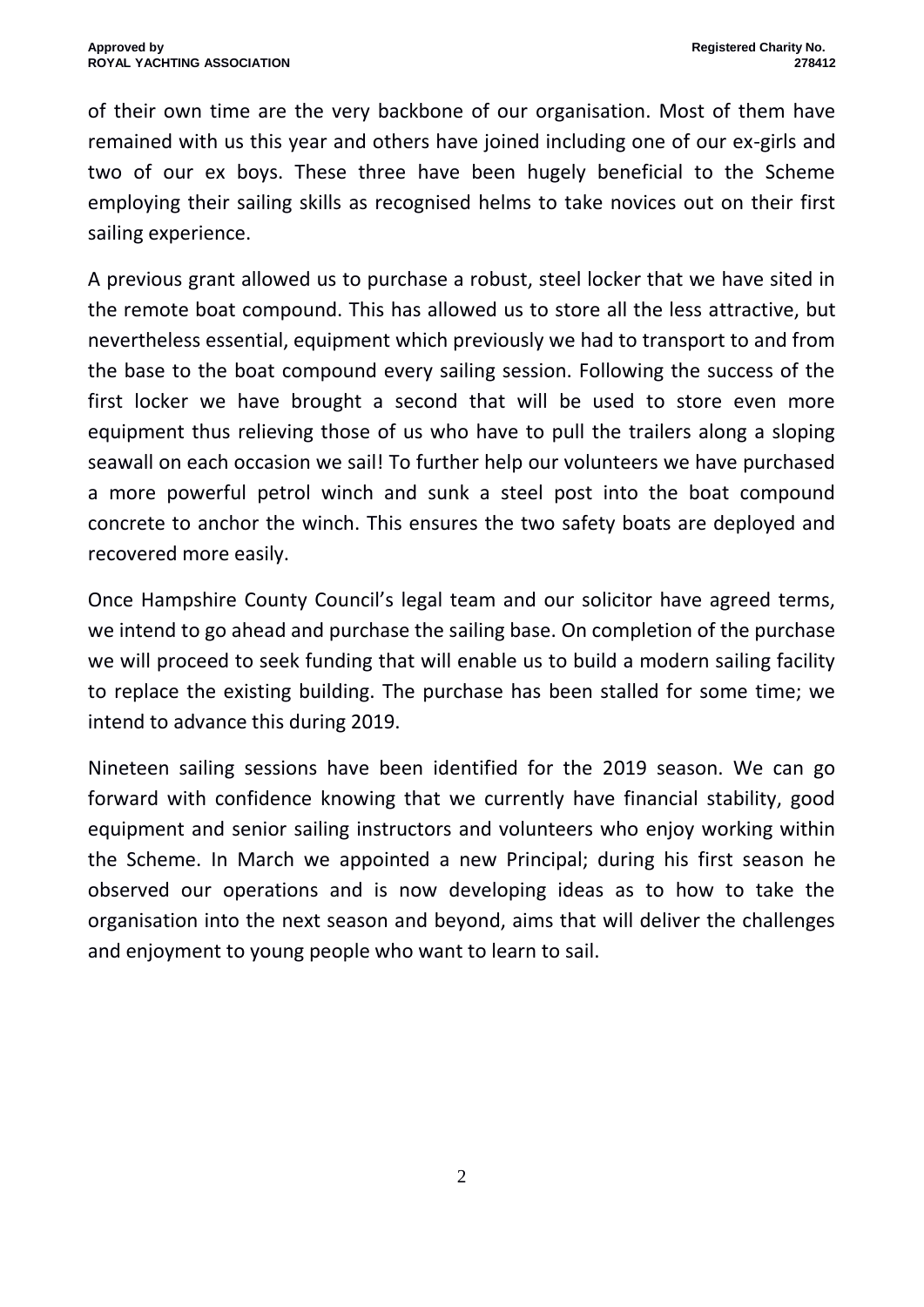## **2018 Financial Report**

#### **EXPENDITURE**

| Base maintenance and equipment                   | 3156.30 |
|--------------------------------------------------|---------|
| Safety boat maintenance and equipment            | 639.61  |
| Dinghy maintenance and equipment                 | 45.63   |
| Safety boat fuel                                 | 54.22   |
| Clothing                                         | 112.39  |
| SI fees                                          | 880.00  |
| Staff mileage allowance                          | 66.60   |
| Insurance (combined base/fleet/public liability) | 2130.35 |
|                                                  | 7085.10 |

#### **Fees and Affiliations**

| Harbour conservation dues              | 62.08  |
|----------------------------------------|--------|
| Harbour Federation subscription        | 35.00  |
| RYA recognition fee                    | 323.00 |
| <b>HBSA</b> affiliation fee            | 15.00  |
| Bedhampton Social Hall affiliation fee | 00.00  |
|                                        | 435.08 |

#### **Utilities**

| Telephone                    | 61.64  |
|------------------------------|--------|
| Fresh water (boat compound)  | 45.87  |
| Fresh water (sailing base)   | 84.05  |
| Waste water (combined sites) | 67.66  |
| Electricity                  | 144.57 |
| <b>Business rates</b>        | 179.95 |
|                              | 583.74 |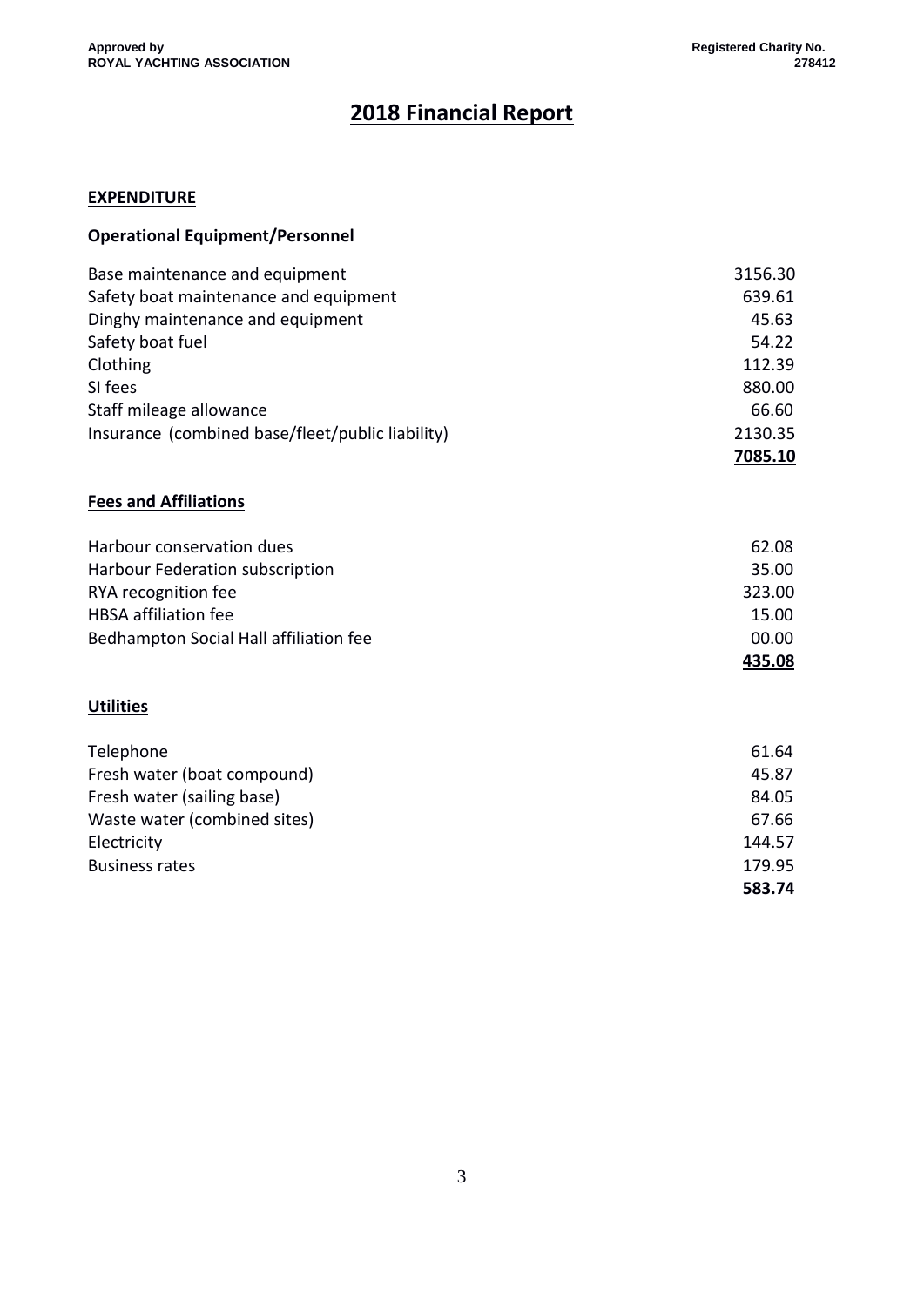## **EXPENDITURE (CONTINUED)**

#### **Miscellaneous Operational**

| RYA certificates/logbooks/handbooks | 55.90  |
|-------------------------------------|--------|
| Staff refreshments                  | 266.99 |
| Website maintenance                 | 112.21 |
| AGM report printing                 | 9.00   |
| Publicity material printing         | 160.37 |
| Departing staff gift                | 16.98  |
|                                     | 621.45 |

#### **INCOME**

| Grants                          | 8000.00  |
|---------------------------------|----------|
| Donations                       | 1105.00  |
| HMRC gift aid                   | 192.70   |
| <b>Havant Community lottery</b> | 349.50   |
| Hire of base (polling station)  | 225.00   |
| Sailing fees                    | 1170.00  |
| Sale of redundant assets        | 400.00   |
|                                 | 11442.20 |

| Carried forward into 2019  | 12193.49 |
|----------------------------|----------|
| <b>END OF YEAR SURPLUS</b> | 2716.83  |
| <b>TOTAL INCOME</b>        | 11442.20 |
| <b>TOTAL EXPENDITURE</b>   | 8725.37  |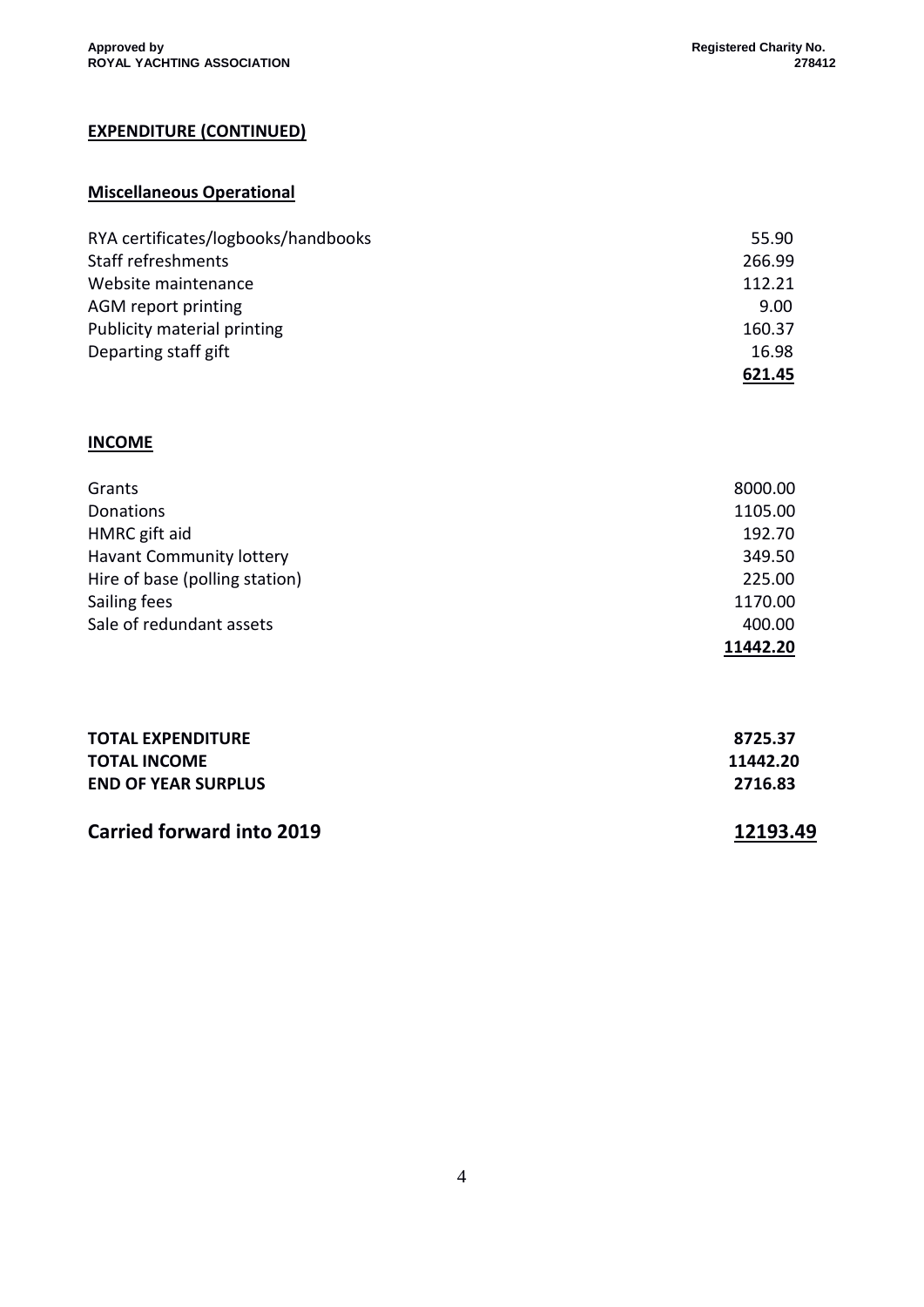## **Sailing Report**

Sailing season 15th April to 27th October 2018

#### *Breakdown:*

| 2 girls and 14 boys |
|---------------------|
|                     |
|                     |

#### *Attendance:*

Average attendance per session in 2018: 5

6.3 in 2017; 8.3 in 2016; 6.8 in 2015; 7.2 in 2014; and 7.5 for 2013 seasons.

#### *RYA Certificates:*

| <b>Certificate</b> | <b>Started</b> | Completed |
|--------------------|----------------|-----------|
| One                |                |           |
| Two                |                |           |
| Three              |                |           |
| Four               |                |           |

Additionally, 8 RYA Taster Certificates were issued.

## **Recognition of Charitable Status.**

HYSTS' address is: Havant Youth Sail Training Scheme. C/o The Bedhampton Community Centre, 21 Bedhampton Road, Bedhampton, Hampshire, PO9 3ES

HYSTS' Trustees; Mr Peter Bee, Mr Geoffrey Lynch BEM, Mr Owen Davies, Mrs Hazel Matthews, Mrs Mary Milton, Mr Derick Borlace, Mr Kenneth Matthews, Mr William Walworth CBE, Mrs Jane Walworth, Mr Ian Earle.

The HYSTS Constitution (as amended 10th March 2014) requires the overall responsibility for the Scheme shall be vested in the Management Committee elected by the Patron and Sailing (Senior) Members at the Annual General Meeting each year. The Constitution also requires the Management Committee will consist of the following elected Officers; The President (who may be appointed for a five year term of office), Chairperson, Principal, Secretary, Treasurer, Sailing Programme Co-ordinator, Fund Raising Co-ordinator, Publicity Officer, and Bosun. Three Patron or Sailing (Senior) Members may also be elected to serve as members of the Management Committee. The Constitution further requires The Officers of the Scheme and elected Management Committee Members will act as the Managing Trustees in accordance with Charity Law.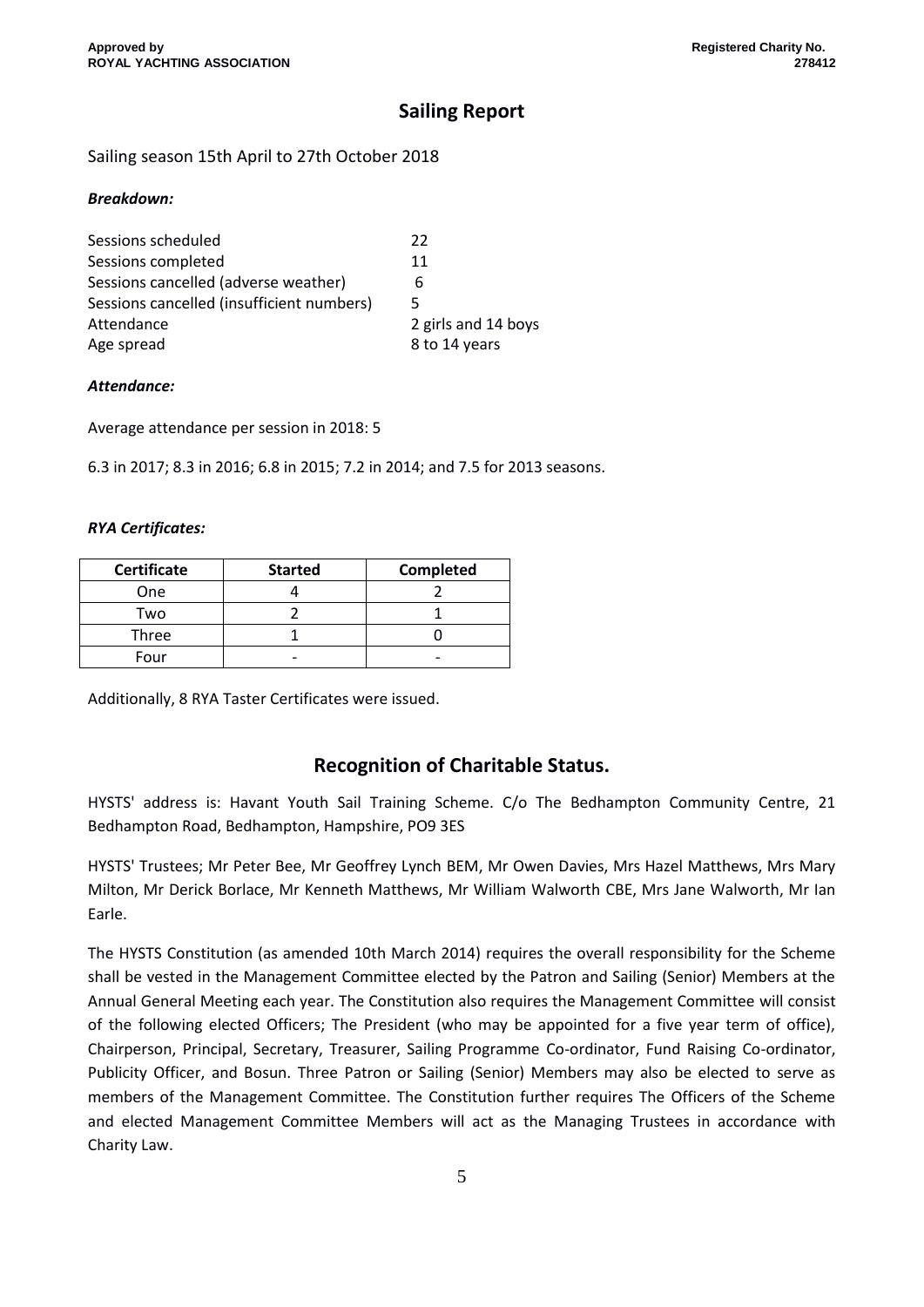HYSTS' Constitutional objectives are:

- 1. to improve the quality of life of young people through the provision of sailing opportunities and qualifications as a challenging activity;
- 2. to provide a secure environment for the self-development of young people through qualified and professional guidance;
- 3. to work in partnership with statutory bodies and organisations within the community;
- 4. to deliver youth work through the medium of sailing and waterborne activity;
- 5. to facilitate training opportunities for young people and adults wishing to work with young people.

These objectives are further defined within the Co-Operation agreement between Hampshire County Council Outdoor Education Department and HYSTS. Hampshire County Council Outdoor Education Department issue, administer and police the AALA license under which HYSTS operates.

HYSTS' Objectives under the Co-Operation agreement are:

- 1. to introduce young people to sailing and seamanship as an activity in a way that facilitates personal development;
- 2. to provide affordable opportunities for young people to experience dinghy sailing with qualified RYA instruction and procedures in line with the regulations and guidance set out in the current HCC Off-site and Hazardous Activities Regulations;
- 3. to provide a membership system by which young people can regularly participate in sailing in order to develop confidence, personal skills and teamwork;
- 4. to provide planned and progressive opportunities for youth groups to initiate and develop sailing for their members;
- 5. to provide 'come and try' sessions for young people who would otherwise not have the opportunity to attempt sailing as an activity;
- 6. to provide opportunities for young people to fulfil requirements of external organisations with regard to sailing (e.g. The Duke of Edinburgh's Award, Scouts, Guides, RYA certificates etc.);
- 7. to provide training opportunities in order to develop the HYSTS programme;
- 8. to raise self-esteem and develop personal and social skills;
- 9. to support the development and positive personnel relationships with both peers and adults;
- 10. to enable the sharing and acting on ideas and issues;
- 11. to recognise the voluntary involvement of young people with a range of experiences and views;
- 12. to take part in outdoor education activities.